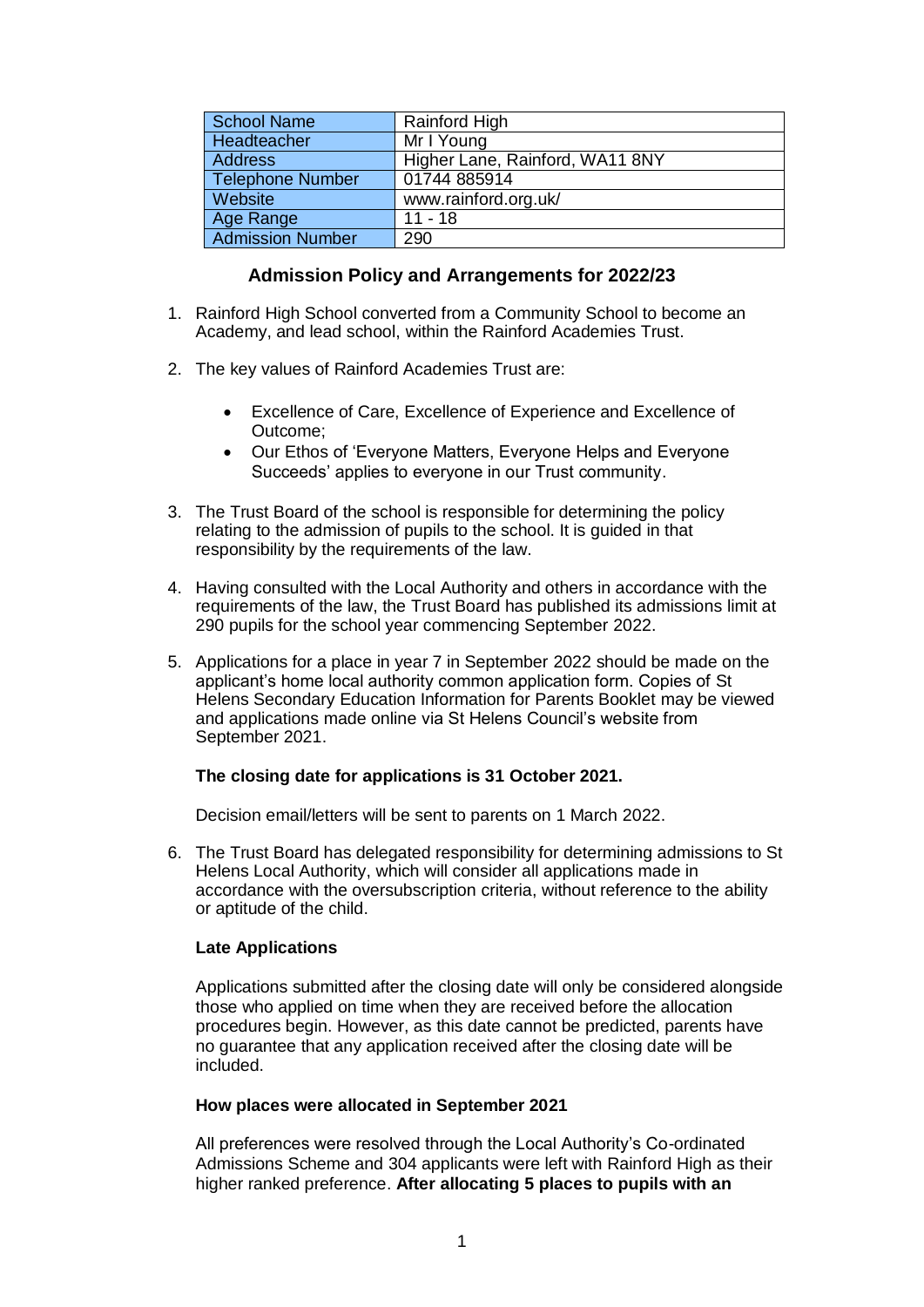**EHCP**, where Rainford High was named, the remaining 285 places were allocated according to the published oversubscription criteria as follows:

| Criterion and Cri |     |   |                    |
|-------------------|-----|---|--------------------|
|                   | 206 | ∼ | $4^{\wedge}$<br>᠇◡ |

 *\* The last place allocated under criterion 5 (distance) was measured at 4.891 miles. Please be aware that how places are allocated can substantially change from year to year.*

# **Oversubscription Criteria**

Where the number of applications for admission is greater than the published admission number, applications will be considered against the oversubscription criteria set out below. After the admission of pupils with Education, Health and Care Plans, where Rainford High is named on the Plan, the criteria will be applied in the following order:

- 1. looked after children and children who were previously looked after but then became subject to adoption, a child arrangements order, or special guardianship order.<sup>1</sup> This includes children who appear to have been in state care outside of England and ceased to be in state care as a result of being adopted; 2
- 2. children from the following associated primary schools;

Bleak Hill Primary Chapel End Primary Eccleston Mere Primary Garswood Primary Rainford Brook Lodge Primary Rainford CE Primary Rectory CE Primary St Aidan's CE Primary

- 3. children who have a brother or sister at the school at the time of likely admission. The brother or sister must be on the school roll in Years  $7 - 11$ . This includes full, half or stepbrothers and sisters, adopted and foster brothers and sisters or a child of the parent/carer's partner, and in every case, who is living at the same address and is part of the same family unit;
- 4. children of staff at the school in either of the following circumstances: a) the member of staff is employed by the trust and assigned at the school for two or more years at the time at which the application for admission to the school is made and/or b) the member of staff is recruited to fill a vacant post for which there is a demonstrable skill shortage;
- 5. other children.

*<sup>1</sup>A looked after child is a child who is in the care of a local authority in England, or is being provided with accommodation by a local authority in England in the exercise of their social services functions.* 

*<sup>2</sup> A child is regarded as having been in state care in a place outside of England if they*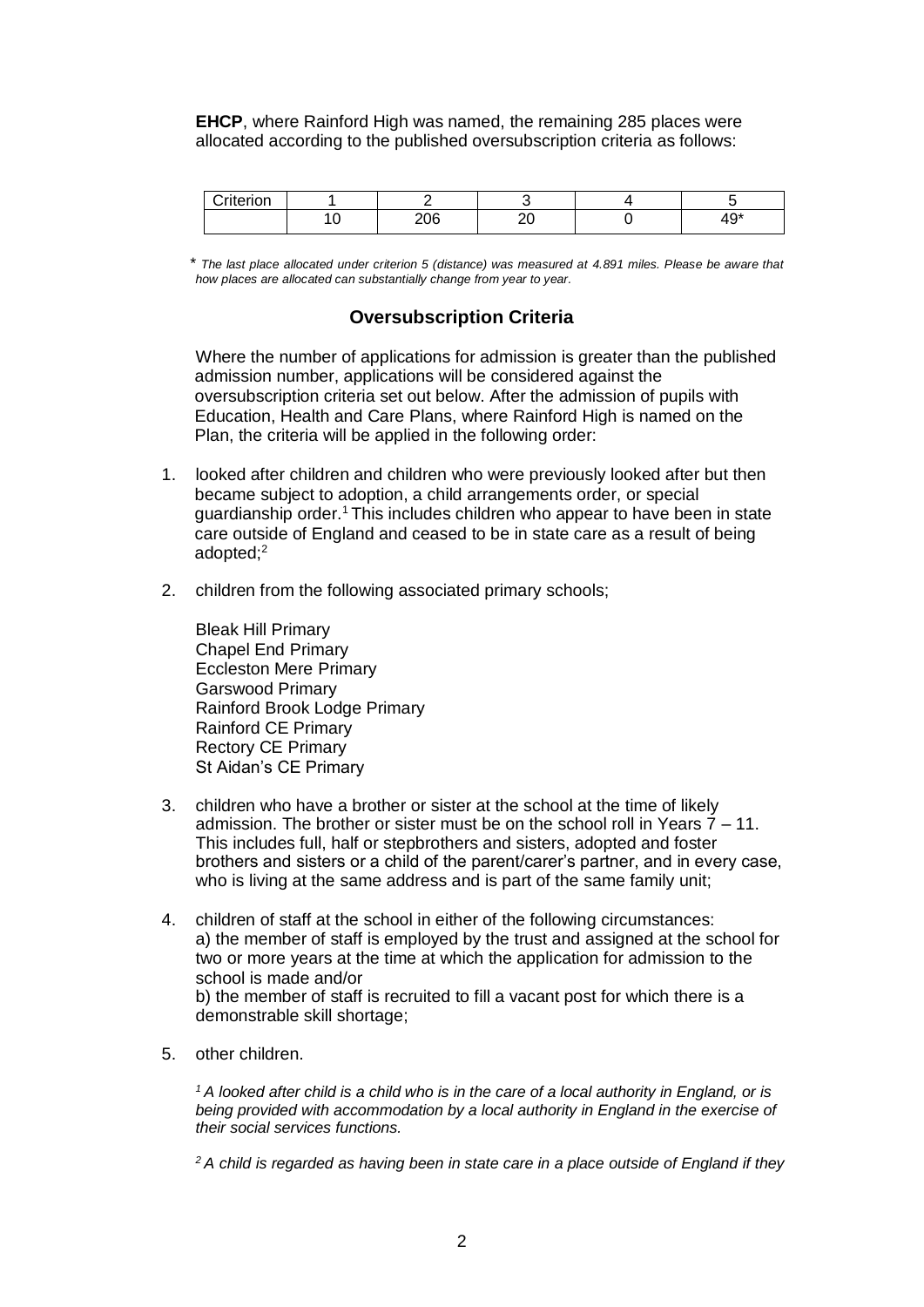*were accommodated by a public authority, a religious organisation or any other provider of care whose sole purpose is to benefit society.*

## **Tie Break**

In the event of any over-subscription in the number of applications made under any of the categories above the Trust Board will offer places first to children whose family home is nearest the school. The measurement shall be done by the Local Authority in a straight line using a Geographical Information System (GIS) based on Local Land and Property Gazetteer (LLPG) data and the National Grid co-ordinates for the family home and the school.

Where the tie break does not distinguish between applicants e.g children living in the same block of flats random allocation will be used. This will be done by drawing lots and supervised by someone independent of the school.

## **Special Conditions for Twins (etc.)**

Where the final place in a year group is offered to one of twins (or triplets etc) the Local Authority will not apply the tie break as it will admit the other twin etc too, even if that means going above the admission number.

## **Definition of Home Address**

This is the confirmed address (before allocation procedures begin) where the child and parent, or person with parental responsibility, normally live. The Governing Body will use the address of the parent who is in receipt of Child Benefit for this. If parents are separated and the child spends time at each parent's address, the address which receives Child Benefit will normally be used, but the Trust Board reserves the right to request other proofs as fit the individual circumstances. It may be necessary to carry out checks to confirm that addresses given are genuine. Parents may, therefore, be asked to produce documentary evidence of their child's home address e.g. Council Tax or utility bills.

Any subsequent change to a child's home address must be notified to the Admissions Section of the Local Authority.

## **False Information**

Where the Trust Board discovers that a child has been awarded a place as a result of any false information, it will withdraw the offer and the child will lose the place.

## **Waiting List**

During the normal admissions round, if a place is refused because the School is oversubscribed your child's name will automatically be placed on the waiting list. The waiting list will be kept in priority order according to the oversubscription criteria and not on the date on which applications were received.

Children who are the subject of a direction by the local authority to admit or who are allocated to a school in accordance with the Authority's Fair Access Protocol will take precedence over those on the waiting list.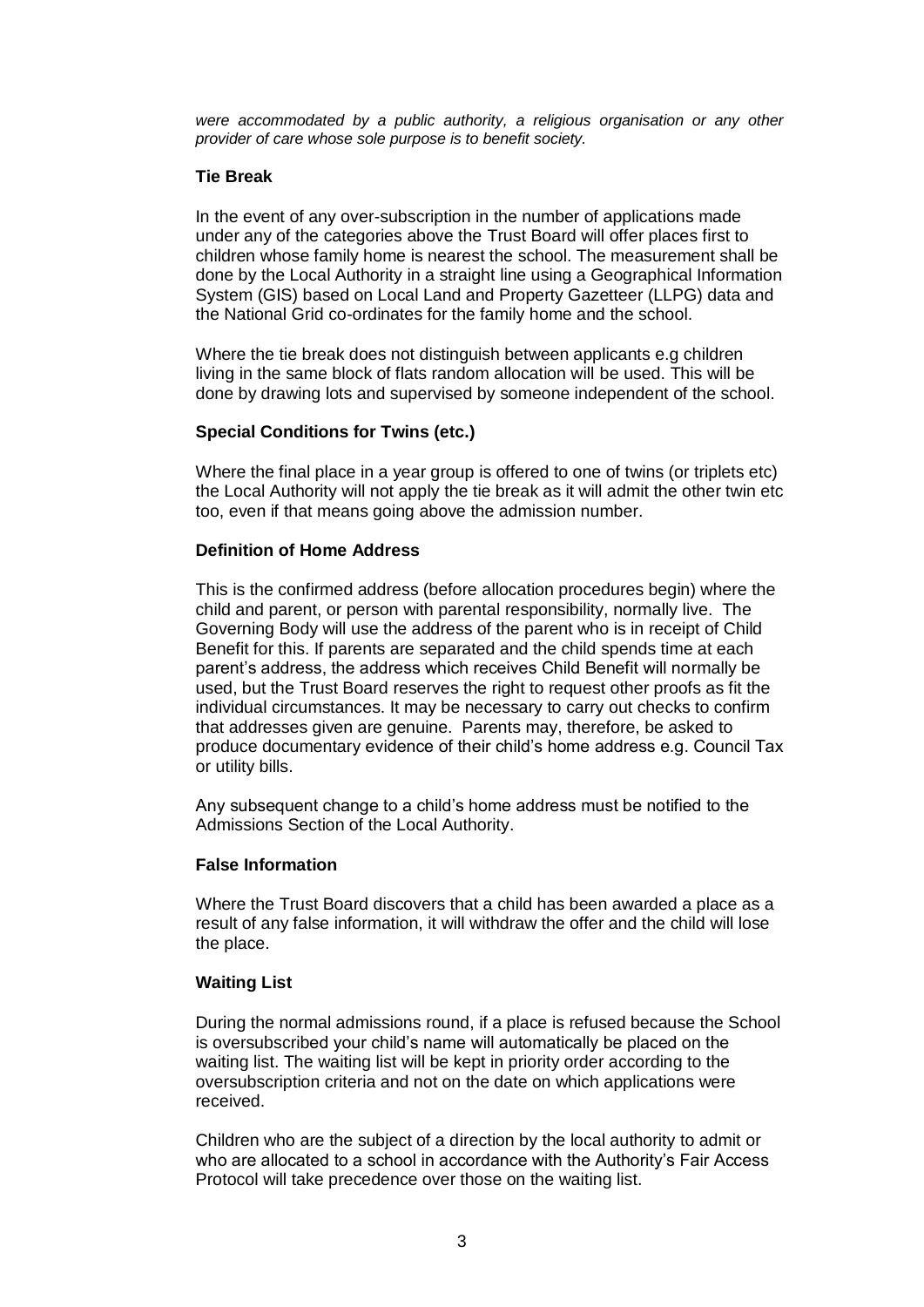The waiting list will close at the end of the autumn term for the September 2021 year 7 intake.

## **In-Year Fair Access Protocol**

The Trust Board has a duty under the school's funding agreement to participate in the Local In -Year Fair Access Protocol.. For that reason, admission appeal panels will not view the fact that Rainford High is obliged to admit over its admission number as an indication that it can do so for all in year transfers without causing prejudice to the efficient provision of education or efficient use of resources.

## **In Year Transfers**

Applications for a place in Year 7 after the waiting list has closed or Years 8 – 11 should be made on the Local Authority's in year common application form. The application will then be processed in accordance with St Helens in year co-ordinated admissions scheme.

Parents will normally receive a written response to their application within ten school days.

## **Appeal Procedure**

Where parents are unsuccessful in applying for a place at Rainford High, the decision letter will give reasons why the application was refused and notification of the right of appeal, including details of how, and to whom, to make an appeal and where to obtain further information.

#### **Sixth Form Admission Arrangements**

Applications for admission into year 12 are administered by the school.

Rainford High has capacity for 300 pupils in the sixth form. Applicants from outside the school, will be accepted if a place is available and the applicant meets the same criteria as those applying internally.

The normal entry requirements for Rainford Sixth Form are 5 level 5 or above GCSEs. However, dependent on the course of study, the School will consider candidates with less. For further advice please contact the School.

#### **Process of Application**

Prospectuses and application forms are published during the autumn term prior to admission, and are available to all who request them by contacting the school.

The Sixth Form Open Evening will be held for 2022 entrance in the 2021 autumn term.

Application forms must be received by the closing date publicised in the school's prospectus.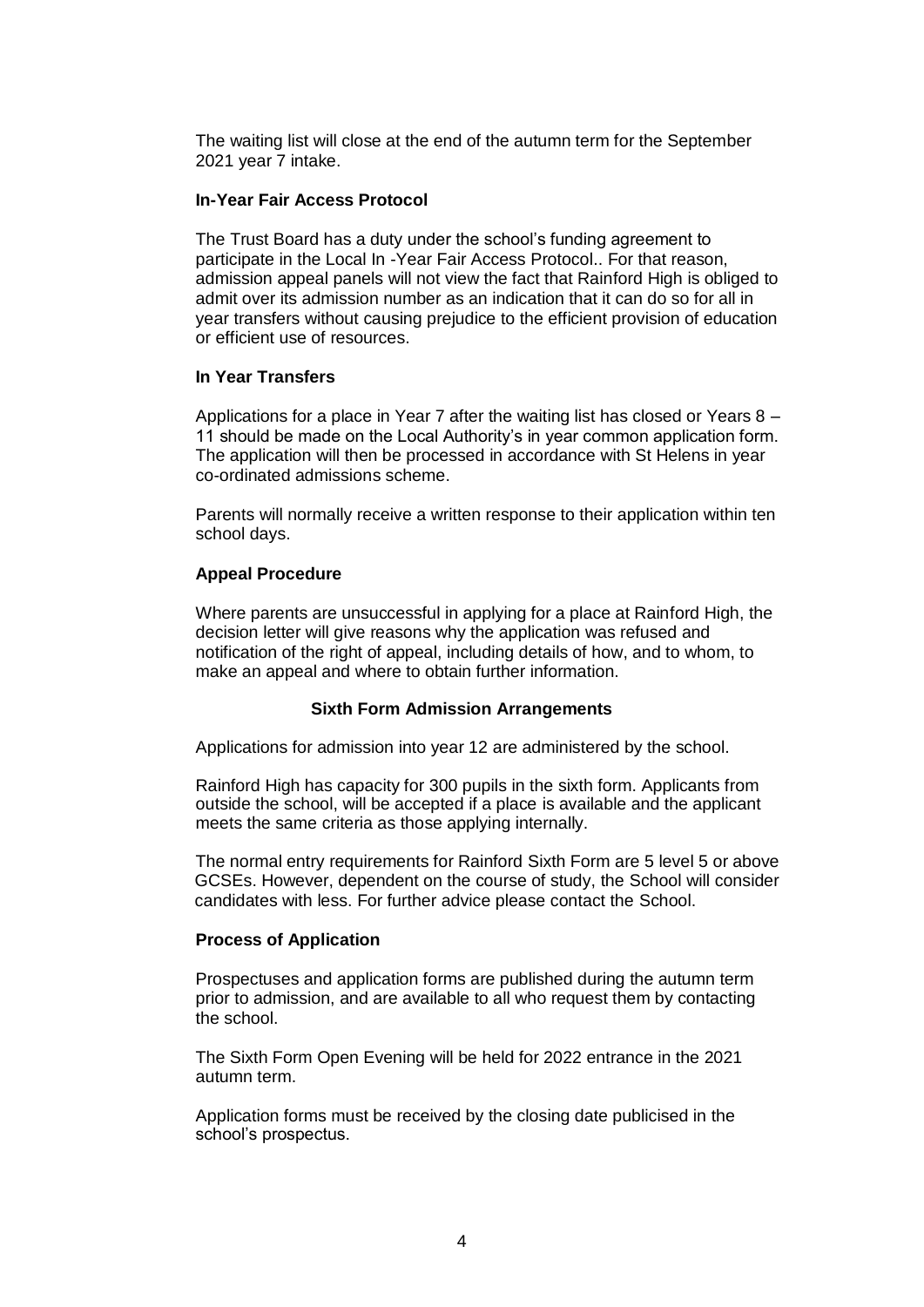When the sixth form is undersubscribed all applicants meeting the minimum academic entry requirements will be admitted.

## **Post 16 oversubscription criteria**

When there are more external applicants that satisfy any academic entry requirements than the number of post – 16 places available (either on a particular course or for the sixth form as a whole) and after the admission of pupils with Education, Health and Care Plans where Rainford High is named on the Plan, the criteria will be applied in order in which they are set out below:

(1) looked after children and children who were previously looked after but then became subject to adoption, a child arrangements order, or special guardianship order.<sup>1</sup> This includes children who appear to have been in state care outside of England and ceased to be in state care as a result of being adopted; 2

(2) children who have a brother or sister at the school at the time of likely admission. The brother or sister must be on the school roll in Years 7 – 11. This includes full, half or stepbrothers and sisters, adopted and foster brothers and sisters or a child of the parent/carer's partner, and in every case, who is living at the same address and is part of the same family unit;

(3) children of staff at the school in either of the following circumstances: a) the member of staff is employed by the trust and assigned at the school for two or more years at the time at which the application for admission to the school is made and/or

b) the member of staff is recruited to fill a vacant post for which there is a demonstrable skill shortage;

(4) other children.

*<sup>1</sup>A looked after child is a child who is in the care of a local authority in England, or is*  being provided with accommodation by a local authority in England in the exercise of *their social services functions.* 

*<sup>2</sup> A child is regarded as having been in state care in a place outside of England if they were accommodated by a public authority, a religious organisation or any other provider of care whose sole purpose is to benefit society.*

## **Tie-break**

In the event of any over-subscription in the number of applications made under any of the categories above the Trust Board will offer places first to children whose family home is nearest the school. The measurement shall be done by the Local Authority in a straight line using a Geographical Information System (GIS) based on Local Land and Property Gazetteer (LLPG) data and the National Grid co-ordinates for the family home and the school.

Where the tie break does not distinguish between applicants e.g children living in the same block of flats random allocation will be used. This will be done by drawing lots and supervised by someone independent of the school.